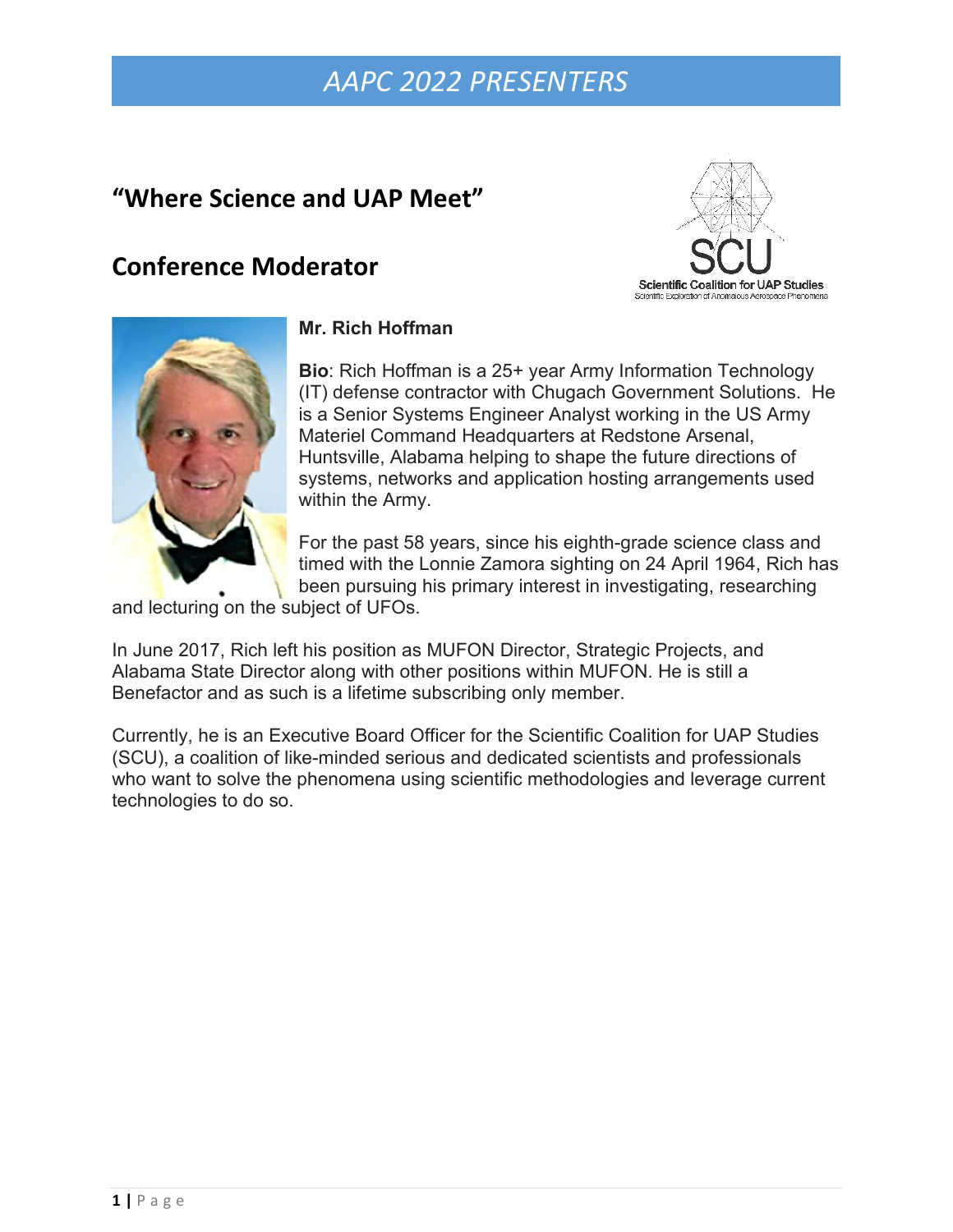## **Keynote**



#### **Mr. Ryan Graves**

**Title:** "UAP & Government: The Innovation Imperative"

**Abstract:** How could the USG increase the investigatory power behind UAP? Technical innovation in the USG is constrained by the inability of government R&D to keep pace with peer nations or industry. As the DOD establishes a technical roadmap to investigate UAP, how can the USG's expanding technical innovation ecosystem be leveraged to enable scalable problem-

solution pairing in potentially unclassified environments? In this presentation, we will explore how the USG could engage the technical expertise of the wider innovation ecosystem to investigate UAP.

**Bio:** Ryan Graves is a former F/A-18F Super Hornet pilot with over 2000 hours of flight time. Ryan conducted two combat deployments aboard the USS Enterprise and USS Theodore Roosevelt before honorably separating. In 2018, Ryan joined BAE Systems' FAST Labs as a Technology Development Manager, focused on AI, hypersonics, and multi-agent intelligences, winning programs such as DARPA's Air Combat Evolution TA-1 and AFRL's Skyborg Vanguard Program. Currently, Ryan is the Director of Operations at Quantum Generative Materials (GenMat), a material science company using Quantum Computing-enabled AI to discover novel materials.

#### **====================================================**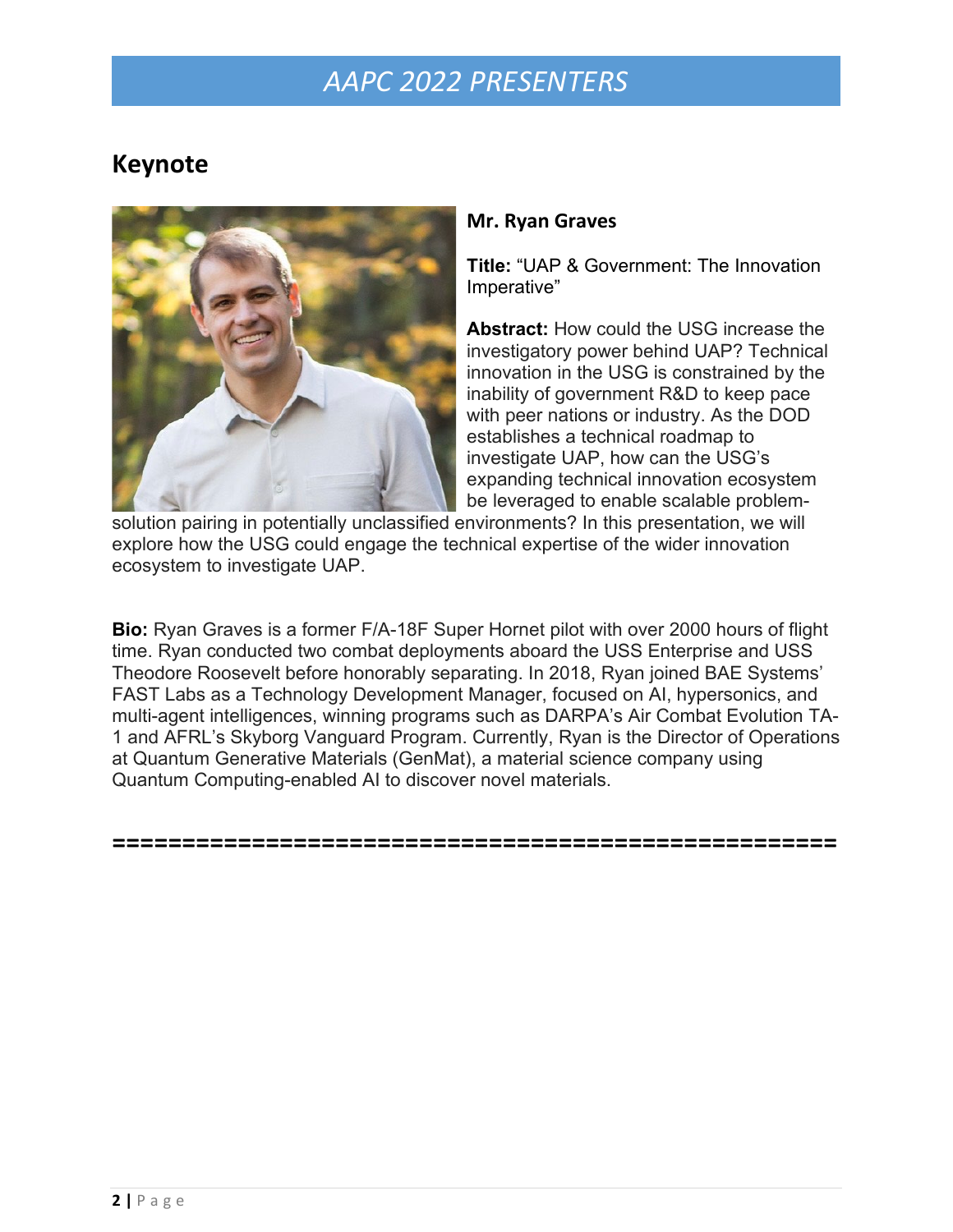## **Conference Presenters**



### **Dr. Hakan Kayal\***

**Title:** "Research on UAP, SETI and Space Technologies at Julius-Maximilians-University of Würzburg, Germany"

**Abstract:** Since 2008, research at the professorship for space technology at the Julius Maximilians University of Würzburg has primarily focused on new technologies for space technology. However, the search for extraterrestrial intelligences and the exploration of UAPs have also been among the research foci since then. In the lecture the general situation regarding SETI and UAP research in Germany will

be discussed as well as their own development work and student contributions. This includes SkyCAM-5, the latest version of a camera system for UAP detection, which is in test operation since December 2020 and will be further extended. The presentation further includes selected projects in the field of space technology, such as satellite components and satellite missions, which are performed at the professorship. The presentation concludes with an outlook on future projects.

**Bio: Hakan Kayal** is a professor for space technologies since 2008 at the Julius-Maximilians-University Würzburg (JMUW), Germany. His current main research interests are in the fields of design, construction and operation of space systems, especially highly autonomous nanosatellites for scientific applications, search for extraterrestrial intelligences (SETI) and research on unidentified aerial phenomena (UAP). He is responsible for several teaching courses in the field of space mission design and operations.

After his study of aeronautics and astronautics at the Technical University of Berlin (TUB), prof. Kayal worked for about one year at the satellite control center of the Turkish geostationary communications satellite TÜRKSAT 1B in Ankara/Turkey as a satellite controller. He moved then back to Berlin and worked for seven years at the German Aerospace Center (DLR) in Berlin-Adlershof where he was responsible for several parts of DLR's BIRD satellite mission, finally as the deputy project leader. He changed to TUB where he was the leader of BEESAT, a pico satellite, which was launched in 2009 and was successfully operated for several years. At JMUW he is responsible for several projects, amongst them the Nanosatellite SONATE-2, which is a technology demonstration mission for artificial intelligence aboard of nanosatellites. SONATE-2 will be able to train itself in space and be able to detect anomalies at the surface of Earth from orbit, when launched in 2024. Prof. Dr. Kayal is also responsible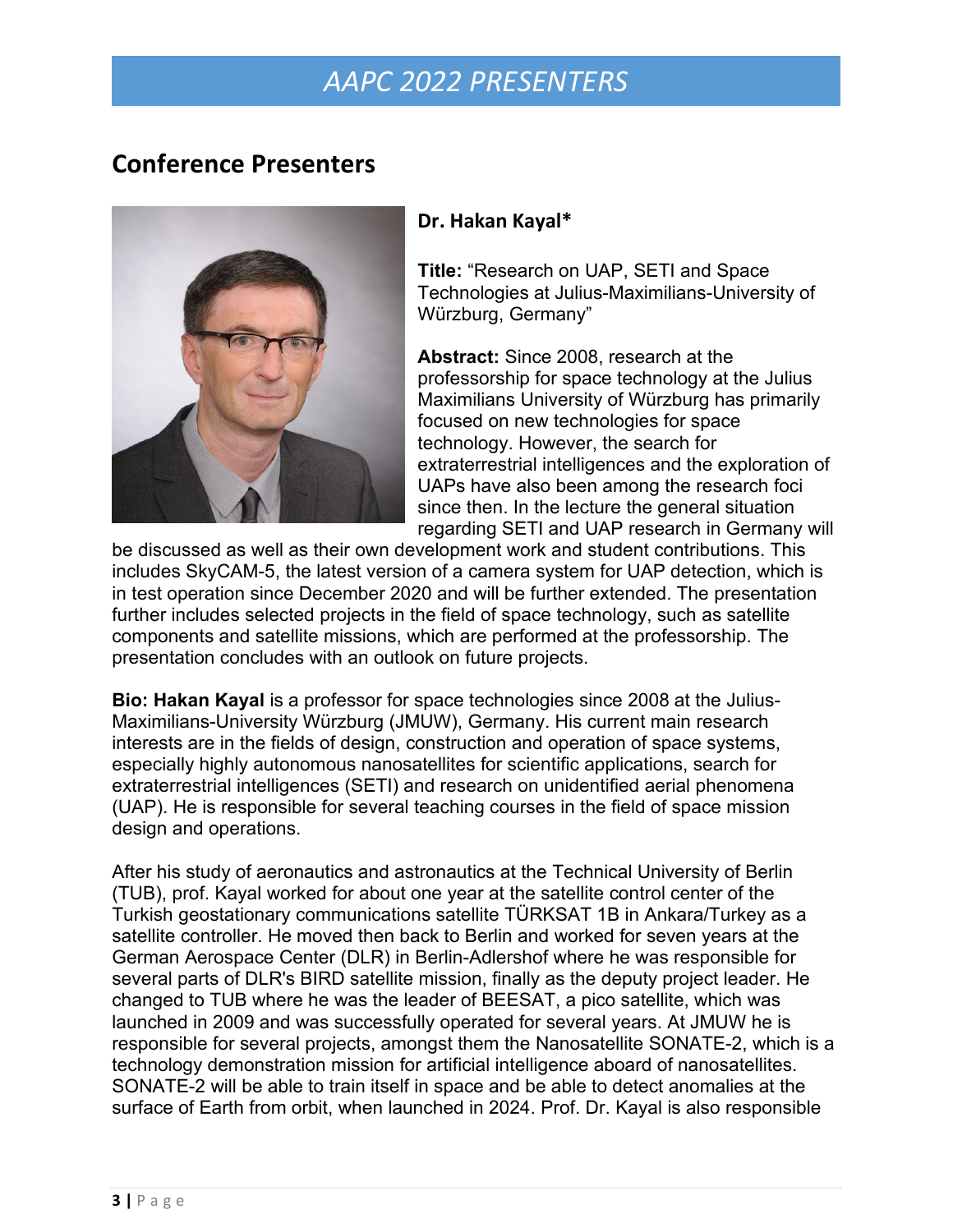for the development of UAP detection systems and related works since 2008. The latest version (SkyCAM-5) started its operation in December 2021.

### **Dr. Alexander Wendt\***

**Title:** "Dangerous Knowledge: UFO Science and the Last Humans"

**===================================================================**

**Abstract:** Among other remarkable new thinking, the 2021 Pentagon report calls for the systematic, scientific study of UAP, by civilians as well as the military. While scientists are hardly rushing to the call, over time a UFO science is likely to grow around today's small cadre and expand, perhaps significantly, our knowledge of UAP. However, in these heady early days, it is easy to forget that UFO science could be dangerous, because one of its potential findings is that ETs are here, on "our" planet. While that would be the most important and perhaps sublime event in human history, it could also provoke a profound legitimacy crisis for our

anthropocentric worldview and all the institutions that presuppose it. Chief among those is the modern state, the cohesion of which depends on people believing there is no alternative to human rule. But what if people thought that benign, vastly more powerful beings – "gods" – might literally materialize (let alone actually did so!), not safely far away as in SETI scenarios, but up close and personal? In the face of such immense power, would human beings stick together, and our states be able to maintain control, or would panic set in and state authority begin to collapse? No one knows, but with the internet spreading misinformation, fear, wild hopes, conspiracies, apocalyptic thinking, and demagoguery, it is not hard to imagine a civilization based completely on the assumption that "We Are Alone" disintegrating into survivalism, crime, vigilantism, hedonism, and even mass suicide. Either way, humans would never be the same. That does not mean UFO science should not press forward, but it raises deeply political questions about how to create and disseminate such dangerous knowledge in a responsible way. Ironically given the history of the UFO taboo, that may include a continuing role for UFO secrecy, and perhaps also more international coordination and control.

**Bio:** Alexander Wendt is professor of political science at The Ohio State University, where he has taught since 2004, after previous appointments at Yale, Dartmouth, and the University of Chicago. In addition to his day job, he has been interested in the UFO problem since April 1999, first as a hobby and later as a serious research interest. He has published "Sovereignty and the UFO" in the journal Political Theory in 2008; did a TEDx talk in early 2020 entitled "Wanted: A Science of UFOs"; and is currently writing a book on themes in his talk."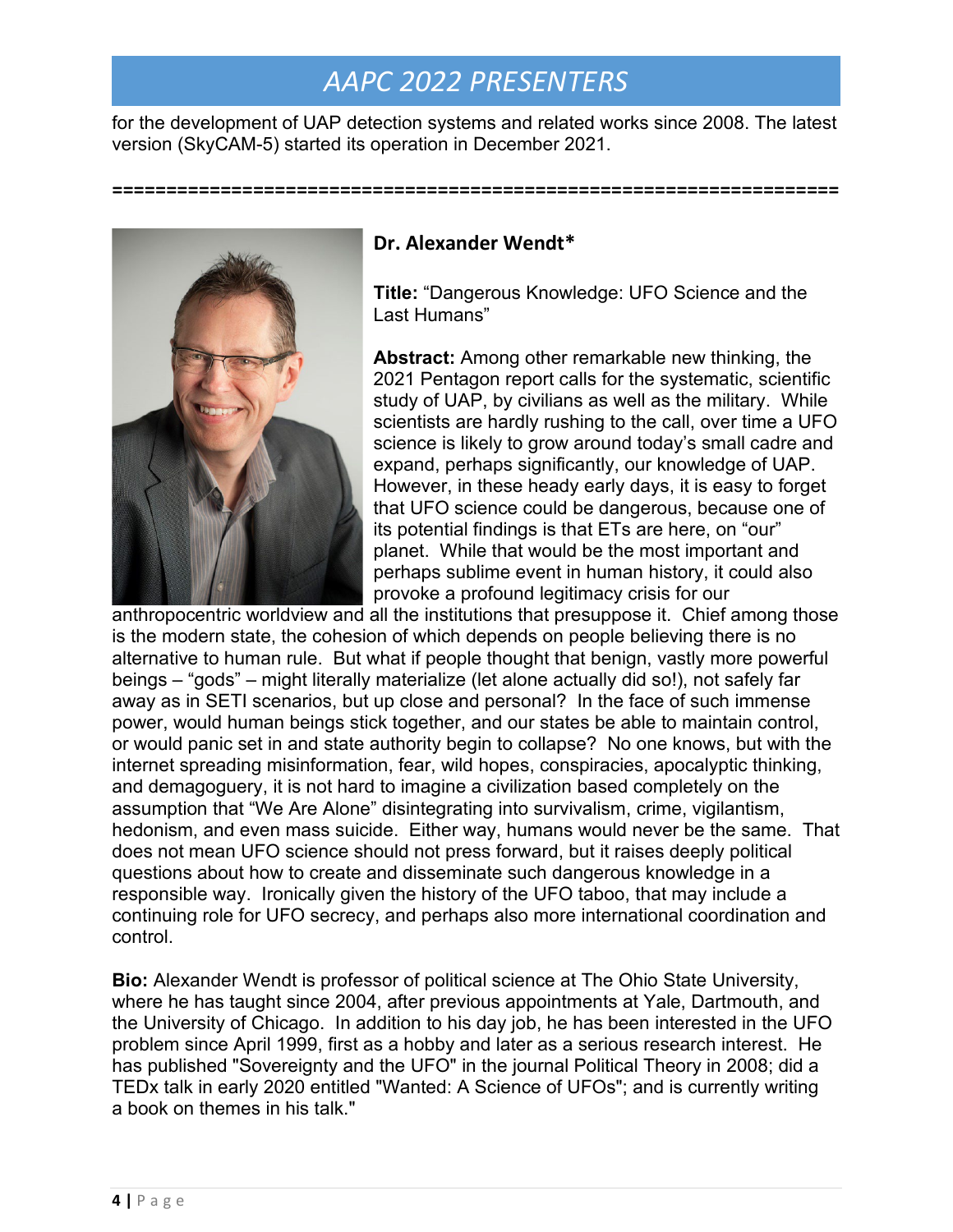**==================================================================**

### **Panel – The National Security Implications of Scientifically Studying UAP**

• **Moderator – Dr. Joseph DiNoto**

**Abstract:** The panel evaluates the National Security implications of scientifically studying UAP. By scientifically exploring and technically investigating this topic, the panel will discuss what advancements in science & technology could evolve and how do those advancements support American National Security. The missions and functions within the US Intelligence Community, Department of Defense, or Department of Homeland Security that could be impacted by the scientific study of UAP will be a focal point of the discussion. The panel will discuss the scientific aspects of this issue from both the operational practitioner and technologist points of view. Additional elements of the discussion will include national security technology transfer in terms of providing a contextual understanding of where new discoveries from this area could migrate from the Department of Defense or Intelligence Community into scientific applications that have civil use for the betterment of society.

#### **Panelists**

- **Dr. Garry Nolan**
- **Mr. Joshua Pierson**
- **Mr. Rich Hoffman**
- **Dr. Matthew Szydagis**

**==================================================================**



#### **Dr. John Alexander**

**Title:** "UFOs/UAPs: Enigmas and Complexities"

**Abstract:** Decades before there was AAWSAP or AATIP, there was ATP or the Advanced Theoretical Physics project. Though ad hoc (not officially sanctioned), it was conducted at the TS/SCI level with participants coming from all the DoD services, the IC, and civilian aerospace industries. Almost all of the conclusions associated with the Congressional report in 2021 were known in the 1980s – and most had been observed well before that. So, what was different? One area is the response of senior leadership and external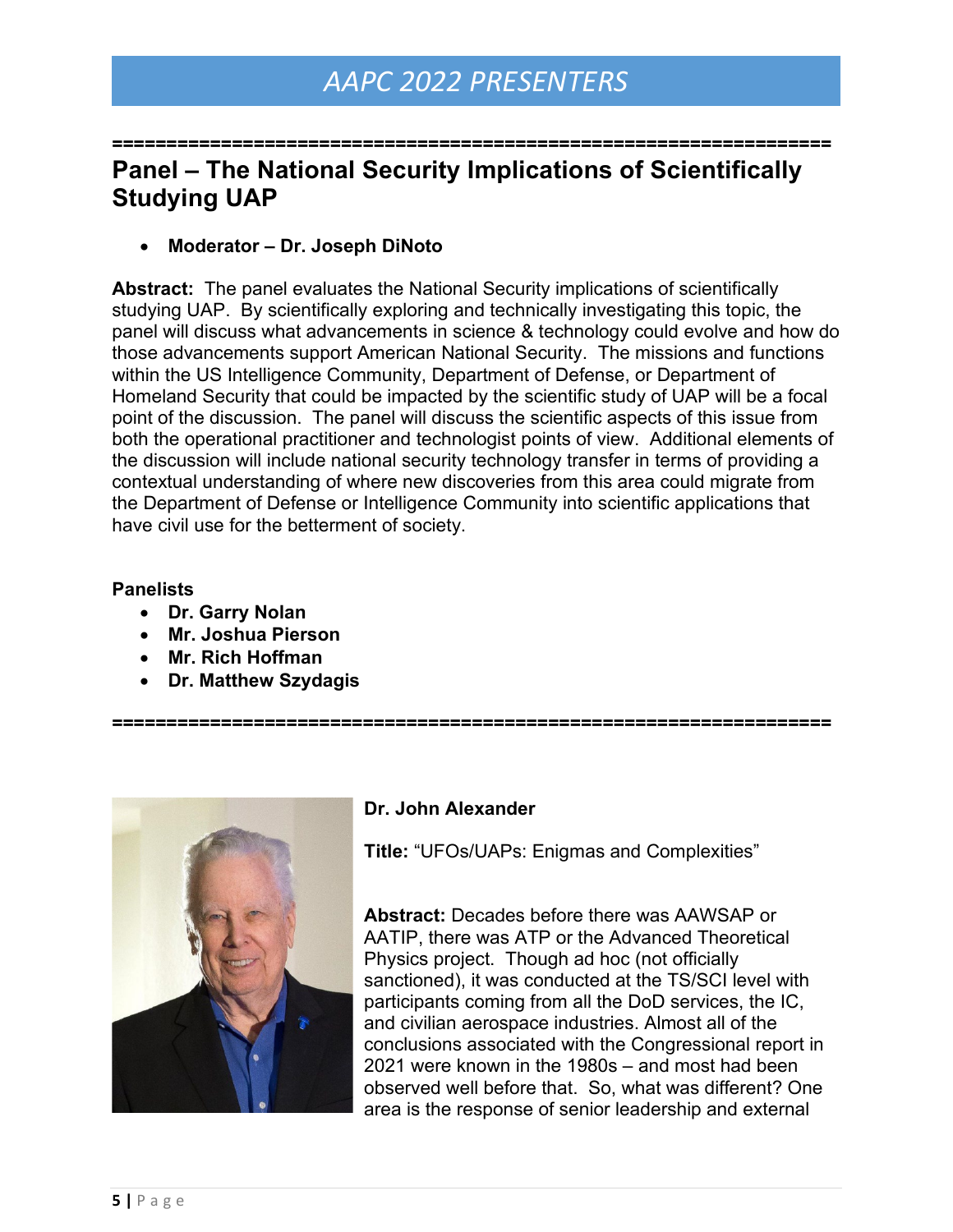pressure. Given that many flag-level officers are likely to have their own experience, why then were there not more studies and serious research undertaken? What was the resistance, and why does it continue? A key problem is individual interest versus institutional responsibilities.

There are some very fundamental issues that need to be addressed beginning with the definition of what constitute UFOs/UAPs. The extraterrestrial hypothesis or ETH is challenged as there are reports of interactions between humans and sentient nonhumans for millennia. An argument will be made that it is essential to examine the data far more broadly than is commonly accepted. Conversely, there are risks to management and funding if the full breadth of the observations are contemplated and articulated.

These phenomena are at least as complex as cancer, yet research funded at miniscule levels. What if any, is the appropriate governmental role in researching these topics? As stewards of public funds, how should senior managers approach these complex issues? Any hope of resolution would require an agenda similar to the Human Genome Project with billions in funding and international cooperation with data sharing between the top universities and laboratories fully cooperating. Any chance that will happen?

**Bio:** Dr. Alexander has spent half a century engaged in national and international security. On active duty in the U.S. Army, he held key assignments in Special Forces, (including as a combat commander in Vietnam), Intelligence, and R&D. A colonel, his last assignment was Director of Advanced System Concepts at U.S. Army Laboratory Command. As progenitor of non-lethal warfare, his second career was at Los Alamos National Laboratory. Retiring from the University of California, he was the first to join The National Institute for Discovery Science in Las Vegas.

Later, in 2003 he was assigned a mentor to the most senior officials in the Ministry of Defense in Kabul, Afghanistan. Returning to the U.S., for a decade, he was a senior fellow with the Joint Special Operations University. He has a MA from Pepperdine University, and a Ph.D. from Walden University. He later attended advanced courses in management at the Anderson School at UCLA, the Sloan School at MIT, and the Program for Senior Executives in National and International Security at the Kennedy School of Government, Harvard University.

Over the years, he served on studies for the National Research Council, Army Science Board, and NATO. He also served as an advisor to the National Intelligence Council and U.S. Special Operations Command. Recipient of the DOE Nuclear Weapon's Program Award of Excellence, he was an Aviation Week & Space Technology Laureate, and inducted into their Hall of Fame at the Smithsonian Air and Space Museum. He is listed in Who's Who in Science and Engineering and American Men and Women of Science. Militarily, in addition to awards for valor and service, in 2001 he was inducted in the U.S. Army Officer Candidate School Hall of Fame and is a recipient of the Knowlton Award by the Military Intelligence Corps. In 1987 President Reagan awarded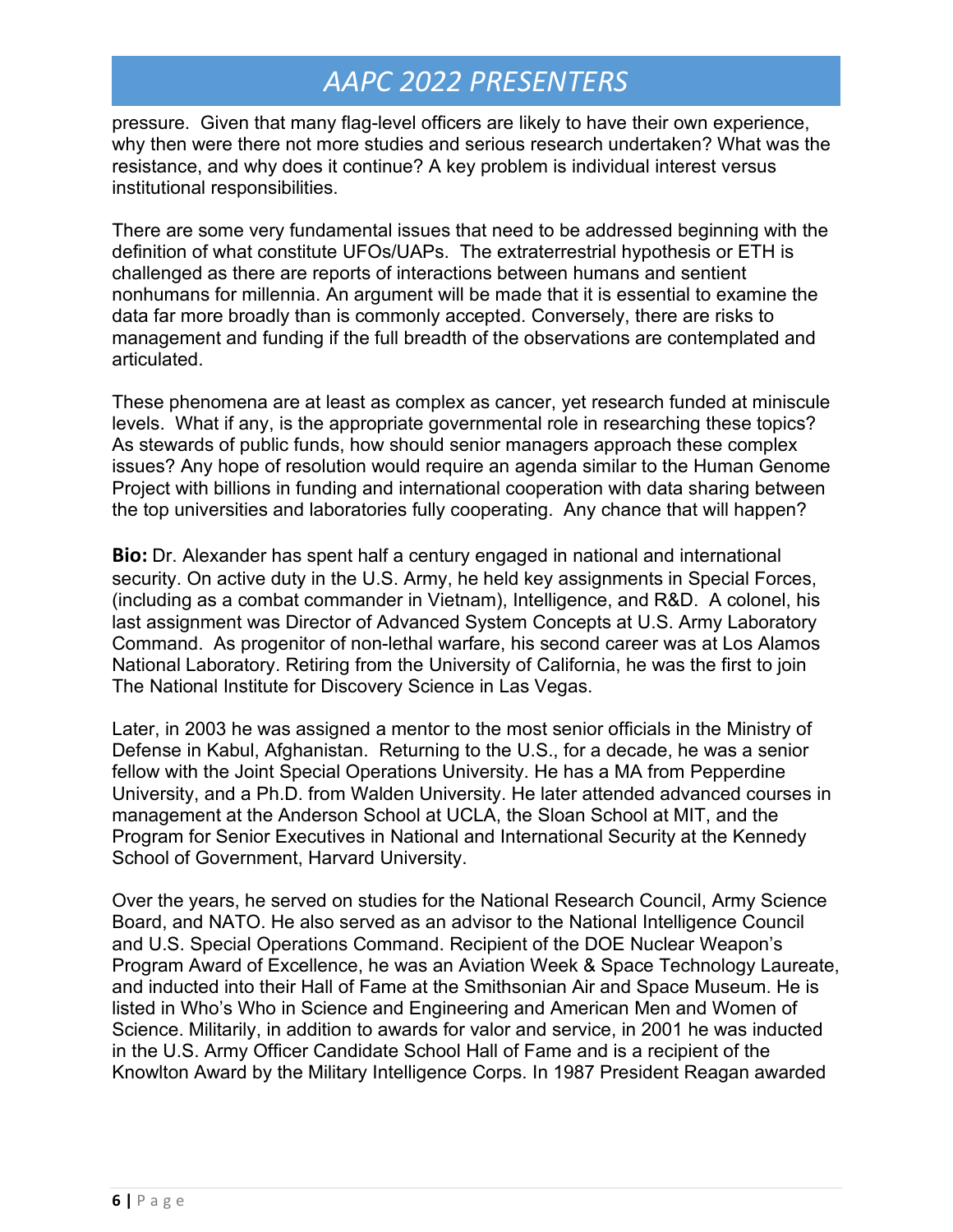him The President's Volunteer Action Award for efforts in assisting in the creation of Children's Hospice International.

He is author of many articles, monographs and nonfiction books, including, The Warrior's Edge, Future War (with foreword by Tom Clancy), Winning the War, UFOS: Myths, Conspiracies, and Realities. and Reality Denied: Firsthand Experiences with Things that Can't Happen – But Did.

#### **===================================================================**

### **Panel – SCU Projects**

**Abstract:** This panel explores what some of the SCU Projects are that we are currently working. Each panelist is a lead on the project and will introduce the project and take questions.

• **Moderator- Mr. Rich Hoffman**

#### **Panelists**

- **Mr. Robert Powell –** UAP Characterization Study
- **Mr. Peter Reali –** Arizona/Mexico DHS Video Analysis
- **Mr. Larry Hancock\* –** UAP/Nukes Intentions Study



### **Dr. Matthew Szydagis**

**===================================================================**

**Title:** The First Scientific Results from UAPx

**Abstract:** Profs. Knuth and Szydagis and Mr. Christopher Altman will together be presenting a summary of the most interesting findings from the first expedition of UAPx, to the U.S. West coast, stemming from visible-light camera videos, but also long and shortwave infrared imagery and radiation detection running in parallel simultaneously with the other sensing modalities, which included a Zenerdiode-based quantum random noise generator. We will be presenting what we believe is, to the best of our

knowledge, one of the few sets of non-classified and non-governmental, multi-mode sensor data on UAPs, and in some cases from different angles of what could potentially be the same object. Multiple inexplicable objects and/or phenomena were captured demanding explanation, and further scientific study by the community. Over 2TB and nearly 1,000hr of video were combed through manually and/or by custom UAPx-written neural networks, and were found to contain both everyday phenomena,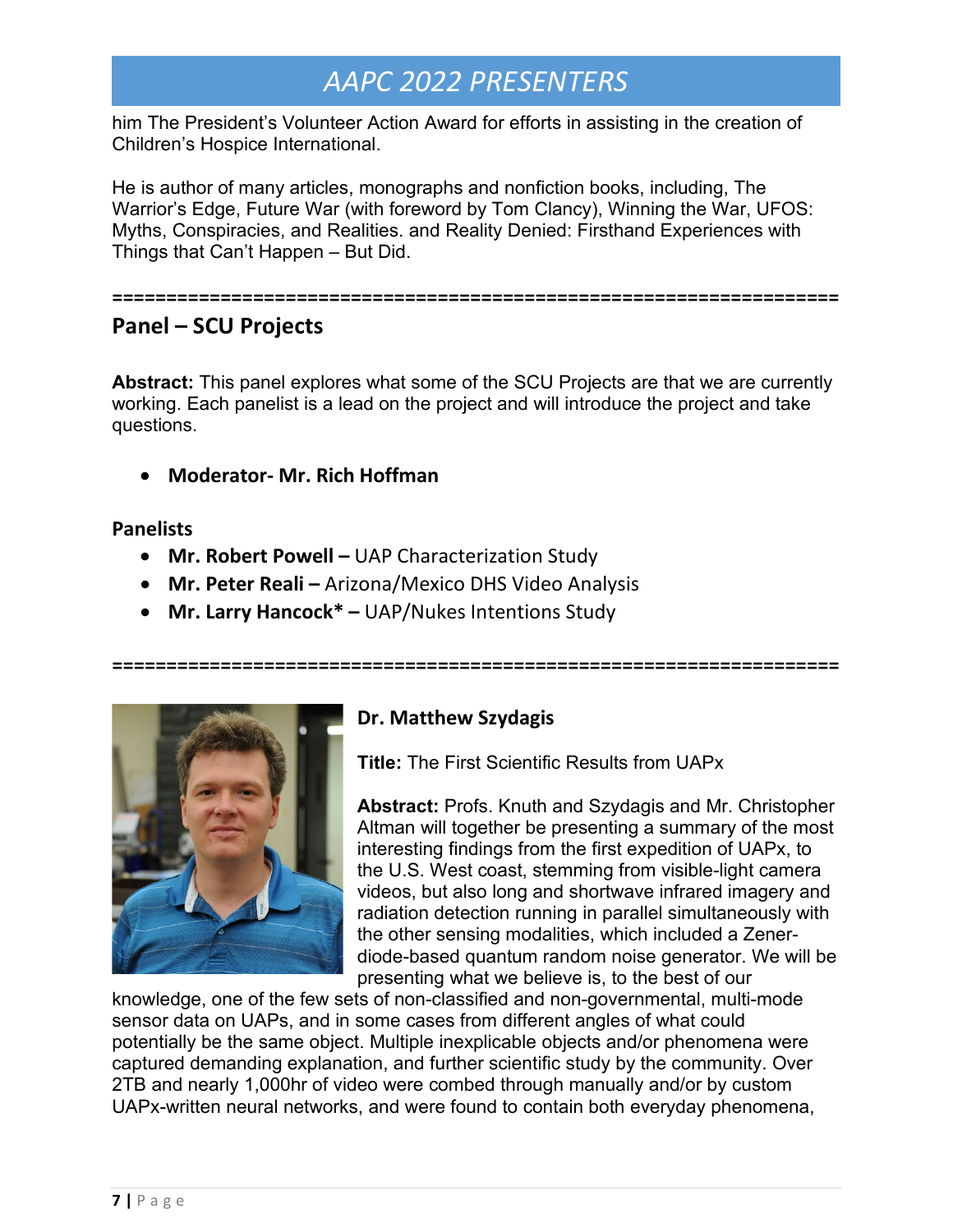such as airplanes, avians, balloons, drones, helicopters, insects, paragliders, sea-faring vessels, clouds, and the Moon, which could be used as controls for temperature, position, size, and speed determination, but also UAPs demanding our attention, for which we have robust estimates of shapes and sizes, applying super-resolution imaging in some cases. In addition to UAP, we report on the first simultaneous measurement of an off-axis coronal mass ejection with a radiation detector, the Cosmic Watch developed by MIT, and a traditional CCD camera, from the UFODAP system of Ron Olch. (This was a scientific bonus, a coincidental measurement of solar activity further assisting us in establishing baseline measurements of "normal.")

**Bio:** Dr. Matthew Szydagis received his B.A., M.S., and Ph.D. degrees from the University of Chicago, then worked as a postdoctoral scholar at the University of California Davis. He is now an Associate Professor at the University at Albany SUNY studying experimental particle astrophysics, in particular direct detection of dark matter, as well as general detector development for rare event searches. He was inspired by Star Trek: The Next Generation as a child to become a scientist, and has always been fascinated by the UAP phenomenon, treating it seriously his entire life.



### **Dr. Kevin Knuth**

**Bio:** Prof. Kevin Knuth is an Associate Professor in the Department of Physics at the University at Albany (SUNY), and is the Editor-in-Chief of the journal Entropy (MDPI). He is a former NASA research scientist having worked for four years at NASA Ames Research Center in the Intelligent Systems Division designing artificial intelligence algorithms for astrophysical data analysis. He has over 20 years of experience in applying Bayesian and maximum entropy methods to the design of machine learning algorithms for data analysis applied to the physical sciences. His current research interests include the foundations of physics, quantum information, inference

and inquiry, autonomous robotics, and the search for and characterization of extrasolar planets. He has published over 90 peer-reviewed publications and has been invited to give over 80 presentations in 14 countries. Kevin is a Contributing Member of SCU and a Vice President – Science & Technology for UAP Expeditions (UAPx).

[http://knuthlab.rit.albany.edu/](about:blank)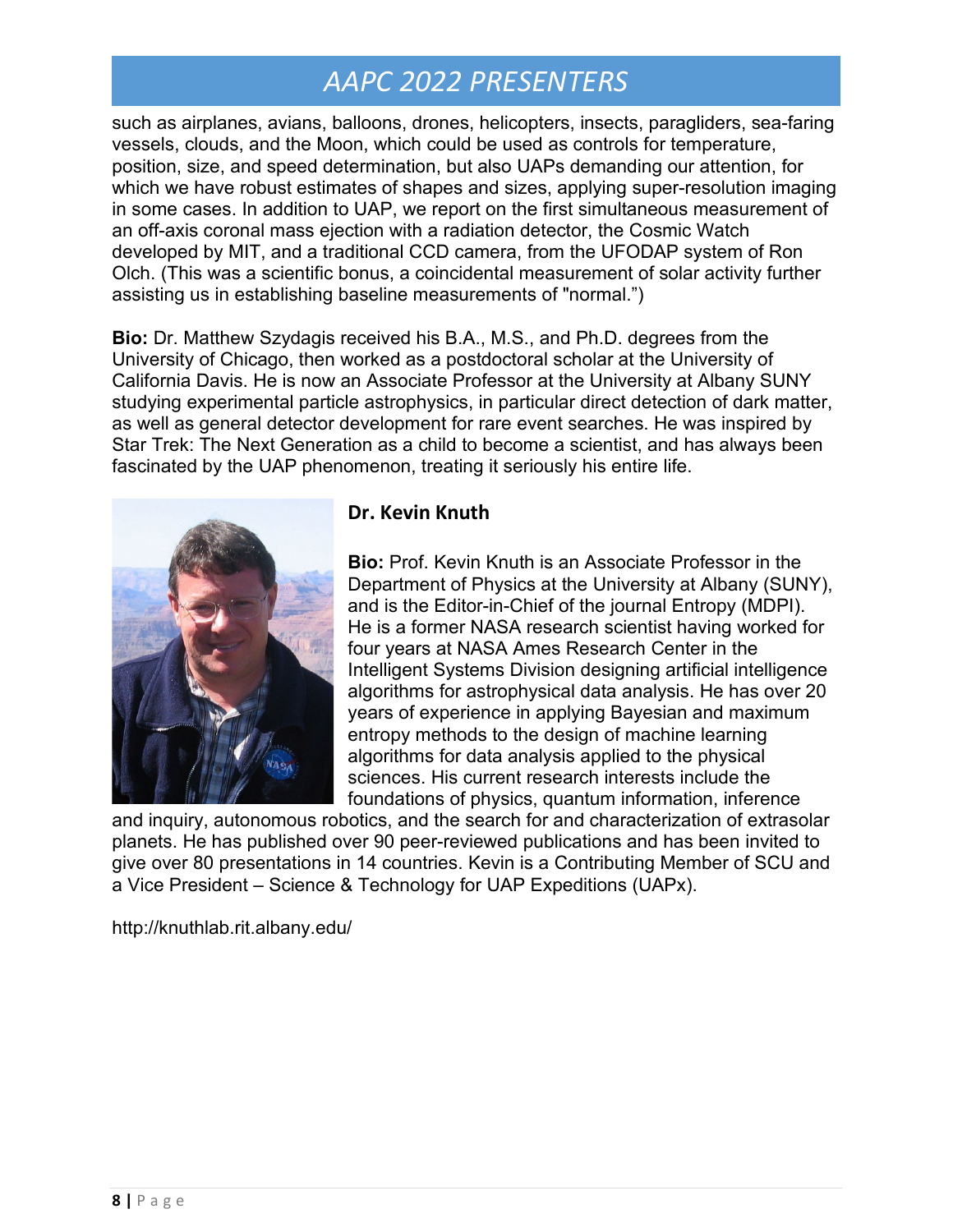

#### **Mr. Christopher Altman\***

**Bio:** Christopher Altman is an American physicist, quantum technologist and NASA-trained commercial astronaut who began his scientific career with a Guinness world record-holding artificial intelligence project and a NASA/USAF-supported time travel division at multidisciplinary, "Deep Future" research institute Starlab, featured in a Discovery Channel Special and in the Guinness Book of World Records.

His next-generation science and technology initiatives include research at world-leading institutes including NASA Ames Research Center, Kavli Institute of Nanoscience, a fellowship with Anton Zeilinger's

pioneering quantum foundations group at International Academy Traunkirchen, as senior research scientist at an astronaut training facility on the slopes of Mauna Kea in Hawai'i, as Chairman for the UNISCA First Committee on Disarmament and International Security—selected as annual recipient of the RSA Award for Outstanding Achievement in Government Policy—and as part of the US Government's fast-track QuIST program in the global race for quantum supremacy.

As Director of the Board and Chief Science Officer for the world's first commercial astronaut corps, then as Director with the successor to the NASA Breakthrough Propulsion Physics Program, his research spans the fields of quantum technology and next-generation spaceflight. His inaugural keynote address as a candidate with the commercial astronaut corps was broadcast live to 108 sister cities around the world. NASA allocated funding to the corps for its first manned spaceflights the following spring.

Altman currently serves as Vice President of Science and Technology (Space) and Director of Special Projects with UAPx (UAP Expeditions) and is a contributing research affiliate with The Galileo Project for the Systematic Scientific Search for Evidence of Extraterrestrial Technological Artifacts at Harvard University.

**==================================================================**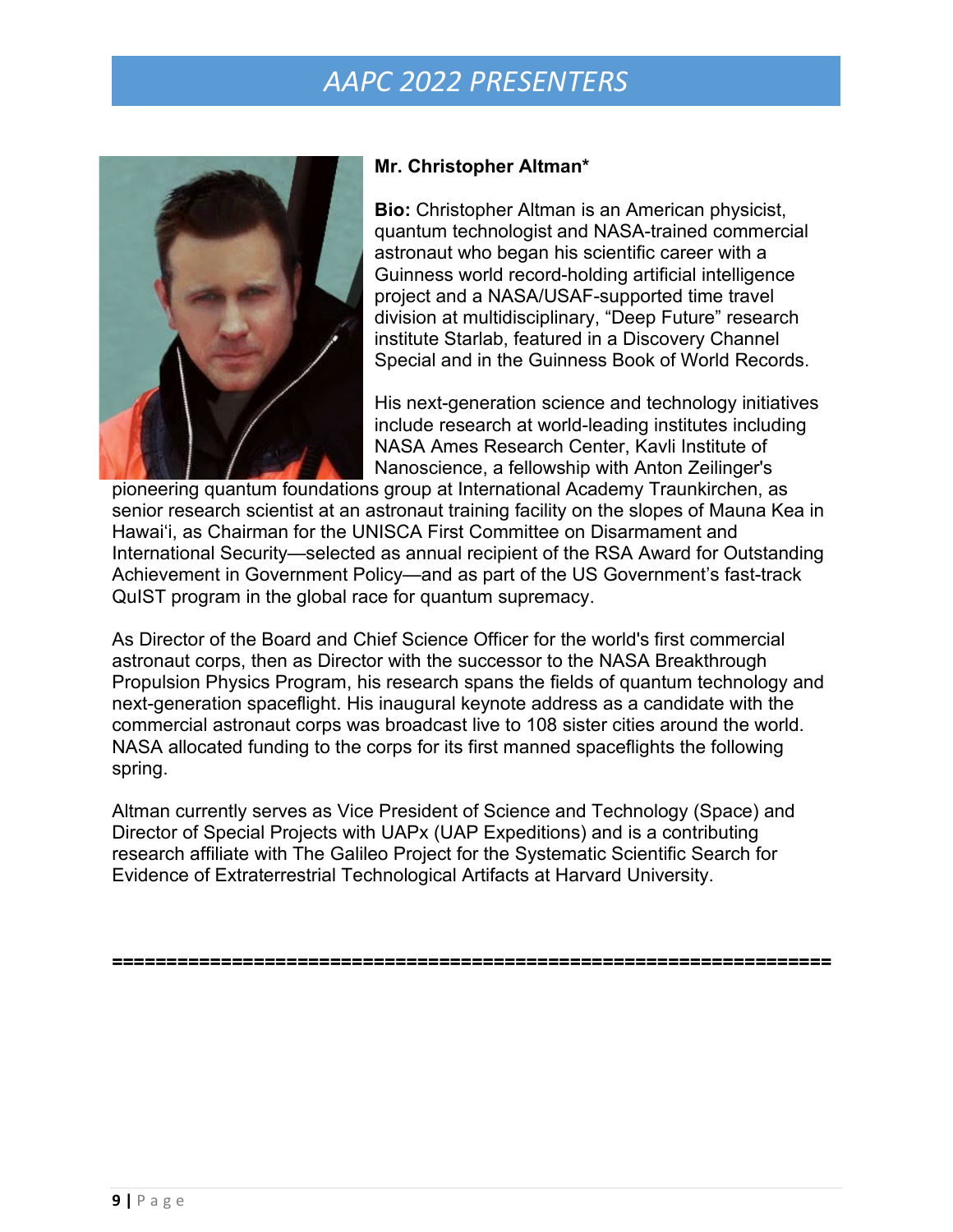

#### **Dr. Ted Peters\***

**Title:** "Will Astrobiologists and Ufologists Attend the Same BBQs?"

**Abstract:** Astrobiologists and Ufologists have not typically been seen together at the same BBQs. Why? Each argues that the other as unscientific. Astrobiologists accuse ufologists of tolerating woo-woo and engaging in pseudoscience. Ufologists accuse astrobiologists of failing to attend to the evidence that Earth is being visited by extraterrestrials. Are things changing now, with more scientists planning to gather and interpret data regarding

Unidentified Aerial Phenomena?

**Bio:** Ted Peters (Ph.D., University of Chicago) directs traffic at the intersection of science, religion, and ethics. Peters is an emeritus professor at the Graduate Theological Union, where he co-edits the journal, Theology and Science, on behalf of the Center for Theology and the Natural Sciences, in Berkeley, California, USA. Along with Martinez Hewlett, Joshua Moritz, and Robert John Russell, he co-edited, Astrotheology: Science and Theology Meet Extraterrestrial Intelligence (2018). Along with Octavio Chon Torres, Joseph Seckbach, and Russell Gordon, he co-edited, Astrobiology: Science, Ethics, and Public Policy (Scrivener 2021). He is also author of UFOs: God's Chariots? Spirituality, Ancient Aliens, and Religious Yearnings in the Age of Extraterrestrials (Career Press New Page Books, 2014). See his website: TedsTimelyTake.com and his Patheos blog on Public Theology, https://www.patheos.com/blogs/publictheology/2021/12/are-nasa-and-priests-preparingfor-eti-contact/ .

### **Panel – Academia & UAP**

**Abstract:** The panel explores the Academic stigma and challenges in educating students and conducting studies in educational institutions with regards to the UAP subject. The discussion explores ways that this situation or environment can be improved. We also look into how we create partnerships with educational institutions in pursuit of analyzing solid data.

**===================================================================**

• **Moderator – Mr. Rich Hoffman**

#### **Panelists**

- **Dr. Kevin Knuth**
- **Dr. Matthew Szydagis**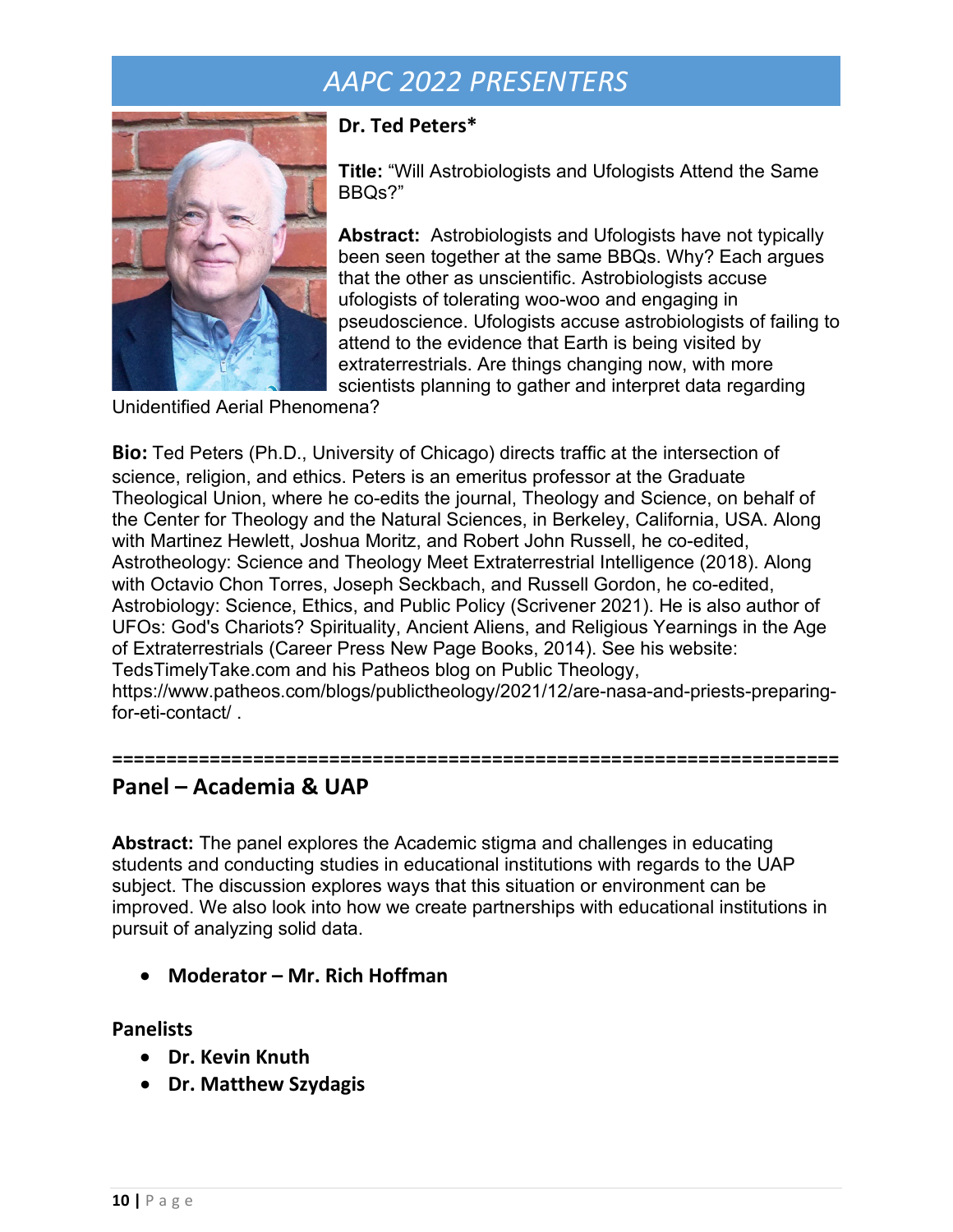- **Dr Ted Peters\***
- **Dr. Alexander Wendt\***

## **Panelist Bios**

Many Panelists Bios have already been provided, but there are a number who we provide here that were not already covered. These are in order of appearance.

### **National Security & UAP Panel**

#### **Dr. Joseph "Joe" DiNoto**



**Bio:** Dr. Joseph DiNoto brings over 30 years of national security experience in conducting criminal investigations, supporting intelligence activities, managing security operations, and leading counterterrorism efforts. His operational experience includes senior level Intelligence Community assignments in support of special operations, space, and missile defense forces, as well as law enforcement leadership assignments in support of homeland security related activities. Dr. DiNoto possesses a Doctorate in Strategic Security Studies with a specialization in National Security Strategy from the Henley-Putnam School of Strategic Security Studies at National American University. He possesses a Master's Degree in Global

Strategies with a concentration in International Security, a Bachelor's Degree in Political Science with concentrations in National Security Affairs & Intelligence Studies, and an Associate's Degree in Criminal Justice with a concentration in Protective Intelligence. In 2015, he was inducted into the Order of the Sword & Shield, the national academic honor society for intelligence and security professionals.



#### **Dr. Joshua Pierson**

**Bio:** Joshua Pierson, DSS (ABD) is a strategic security subject matter expert with 21 years in the field. Joshua has played a major role in educating his superiors and counterparts in the importance of technology protection, insider threats, and illuminating adversarial capability and intent to target US Interests at home and abroad. Through his commitment to this role, he has helped increase the understanding of senior National Security Professionals regarding methodologies to counter adversarial interest in areas and venues of extreme sensitivity.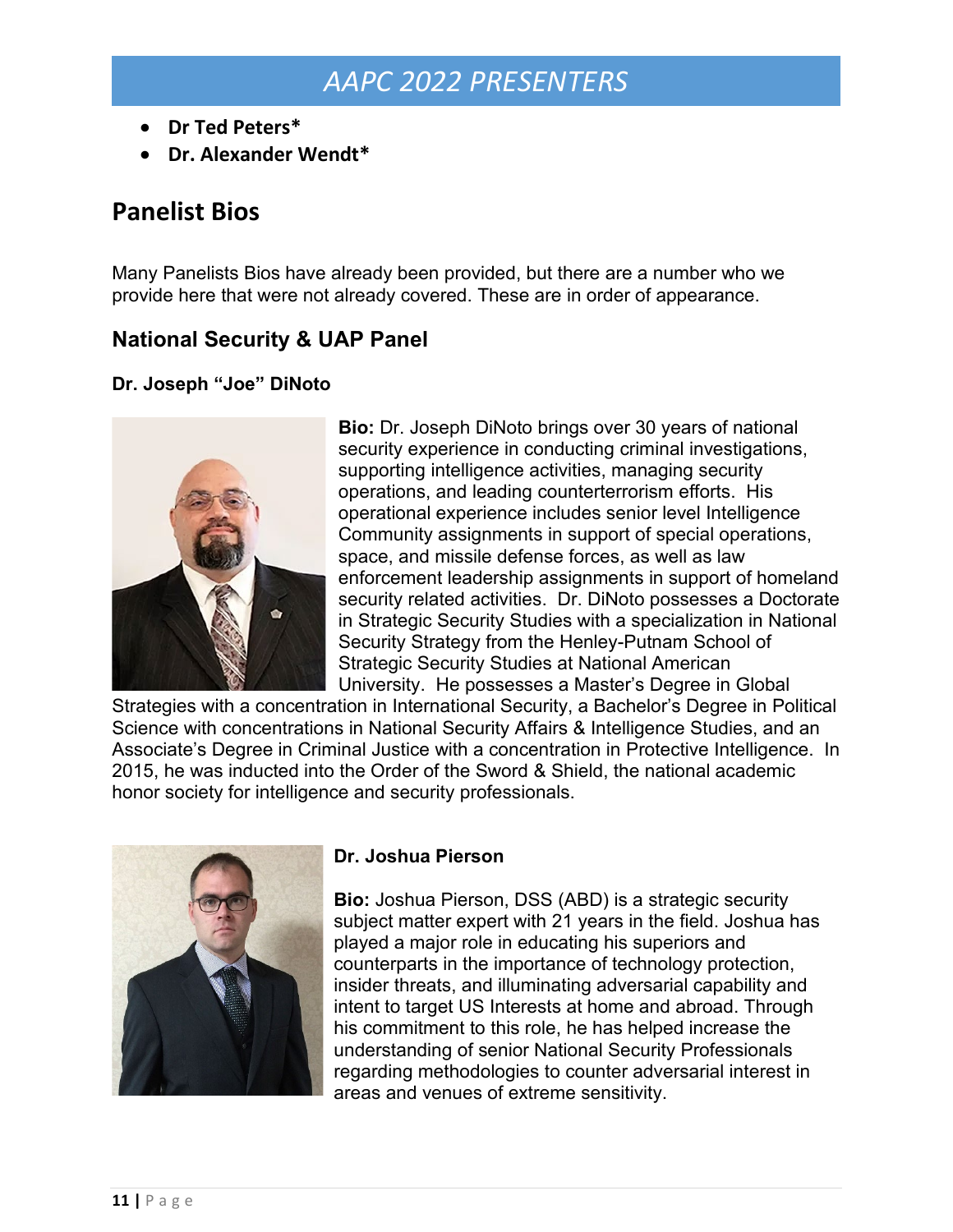He has a Bachelor of Arts in Intelligence Studies from American Military University, a Master of Science in Strategic Security and Protection Management from Henley-Putnam University and is pursuing a Doctorate in Strategic Security from National American University with a projected graduation year of 2022. His dissertation is titled "Design Methodology and "Unidentified Aerial Phenomena, a Measurement and Signature Detection Strategy."



### **Dr. Garry Nolan**

**Bio:** Dr. Garry Nolan is the Rachford and Carlota A. Harris Professor in the Department of Pathology at Stanford University School of Medicine. He has published over 300 research papers, is the holder of 40 US patents, and has been honored as one of the top 25 inventors at Stanford University. Dr. Nolan is the first recipient of the Teal Innovator Award (2012) from the Department of Defense (a \$3.3 million grant for advanced studies in ovarian cancer), the first recipient of an FDA BAAA to an academic institution (\$3 million for "Bio-agent protection" grant from the FDA for a "Cross-Species Immune System Reference"), received the

award for "Outstanding Research Achievement in 2011" from the Nature Publishing Group for his development of CyTOF applications in the immune system, Elected as a Fellows of the American Institute for Medical and Biological Engineering, and is the recipient of the Ernest Cotlove Award from the Academy of Clinical Laboratory Physicians & Scientists.

Dr. Nolan is an outspoken proponent of translating public & private investment in basic research to serve the public welfare. Dr. Nolan was the founder of Rigel Inc. (NASDAQ: RIGL), and Nodality, Inc., a diagnostics development company and serves on the Boards of Directors of several companies, as well as consults for other biotechnology companies. Dr. Nolan's areas of research include hematopoiesis, cancer and leukemia, autoimmunity and inflammation, and computational approaches for network and systems immunology. Dr. Nolan's efforts are to enable a deeper understanding not only of normal immune function, trauma, and other inflammatory events but also detailed substructures of leukemias and solid cancers—which will enable wholly new understandings that will enable better management of disease and clinical outcomes.

==================================================================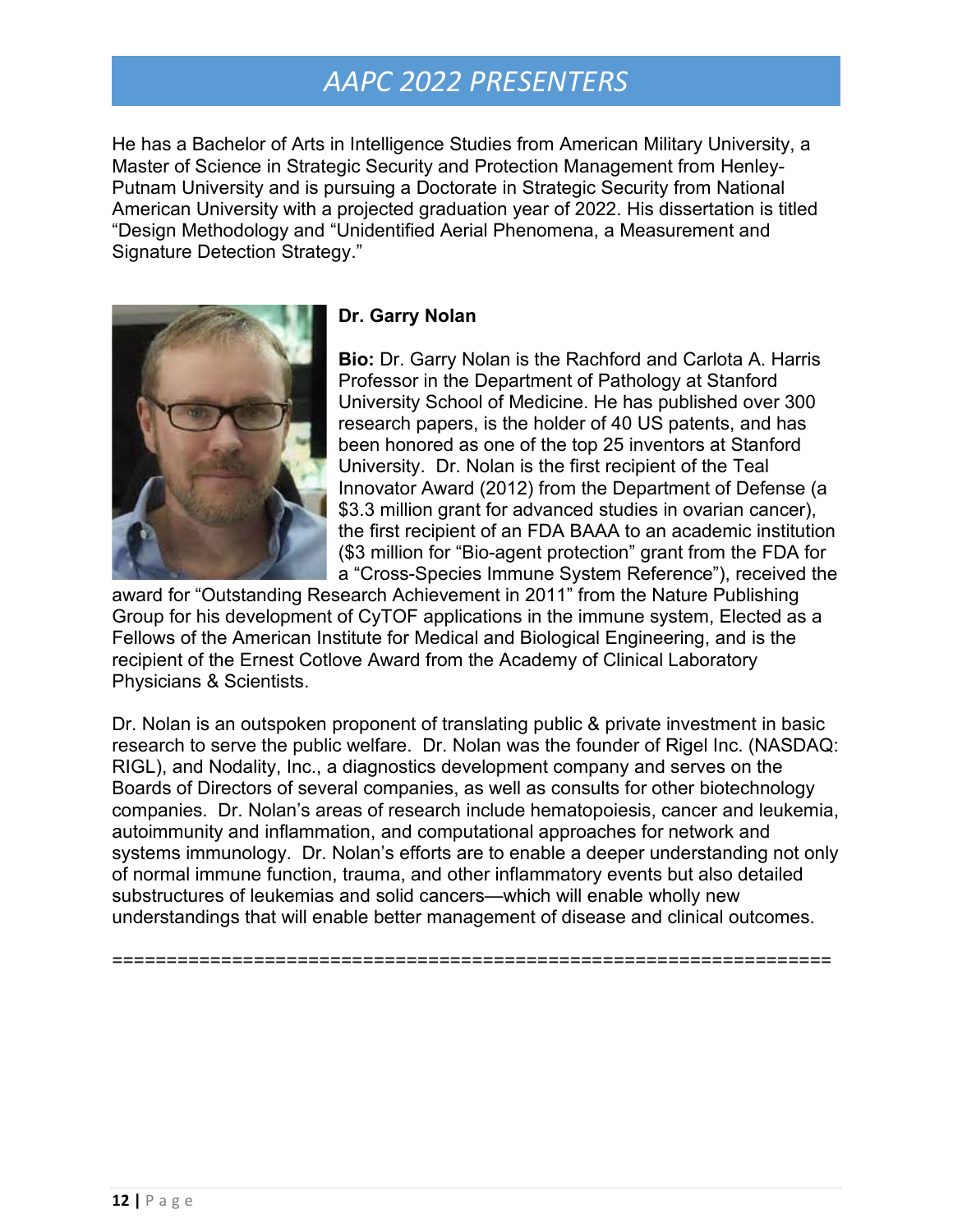### **SCU Projects Panel**



#### **Mr. Robert Powell**

**Bio:** Robert has a BS in Chemistry and is a former collegiate debater. He has 28 years' experience in engineering management in the semiconductor industry. While working at Advanced Micro Devices he has taken numerous internal courses related to device physics, design of experiments, and statistical analysis. He helped Advanced Micro Devices develop its first flash memory technology that is used in today's flash cards for cameras, PCs, video cameras, and other products. His experience includes managing a state-of-the-art chemistry laboratory and managing a Research and

Development group that worked on nanotechnology using atomic force microscopes, near-field optical microscopy, and other techniques. Robert is also a co-holder of four patents related to nanotechnology.

Robert Powell is a founding Board member of the Scientific Coalition for UAP Studies (SCU). He was the Director of Research at MUFON from 2007-2017 and created MUFON's Science Review Board in 2012. Robert is one of two authors of the detailed radar/witness report on the "Stephenville Lights" as well as the SCU report "UAP: 2013 Aguadilla, Puerto Rico". He is also the primary author on the recently published paper, "A Forensic Analysis of Navy Carrier Strike Group Eleven's Encounter with an Anomalous Aerial Vehicle" and a secondary author of a paper published in the journal *Entropy* entitled, "Estimating Flight Characteristics of Anomalous Unidentified Aerial Vehicles." Robert is a member of the Society for Scientific Exploration, the UFODATA project, and the National Space Society. Robert is a co-author of a book published in July 2012: *UFOs and Government: A Historical Inquiry* and is an author of a book designed for children published in Nov. 2020 entitled, *The Truth About UFOs: A Scientific Perspective.* Robert currently resides in Austin, Texas.



#### **Mr. Peter Reali**

#### **Bio:**

**Career:** He had a long career in Silicon Valley and an electrical design engineer and manager of engineering projects. His specialty was in telecommunications and network and information technologies. He has designed systems including mobile telephone control systems, fiber optic ring networks, T1, T3 and Sonnet communication systems. He has done design in digital phase lock loop and network timing synchronization. He has done digital design